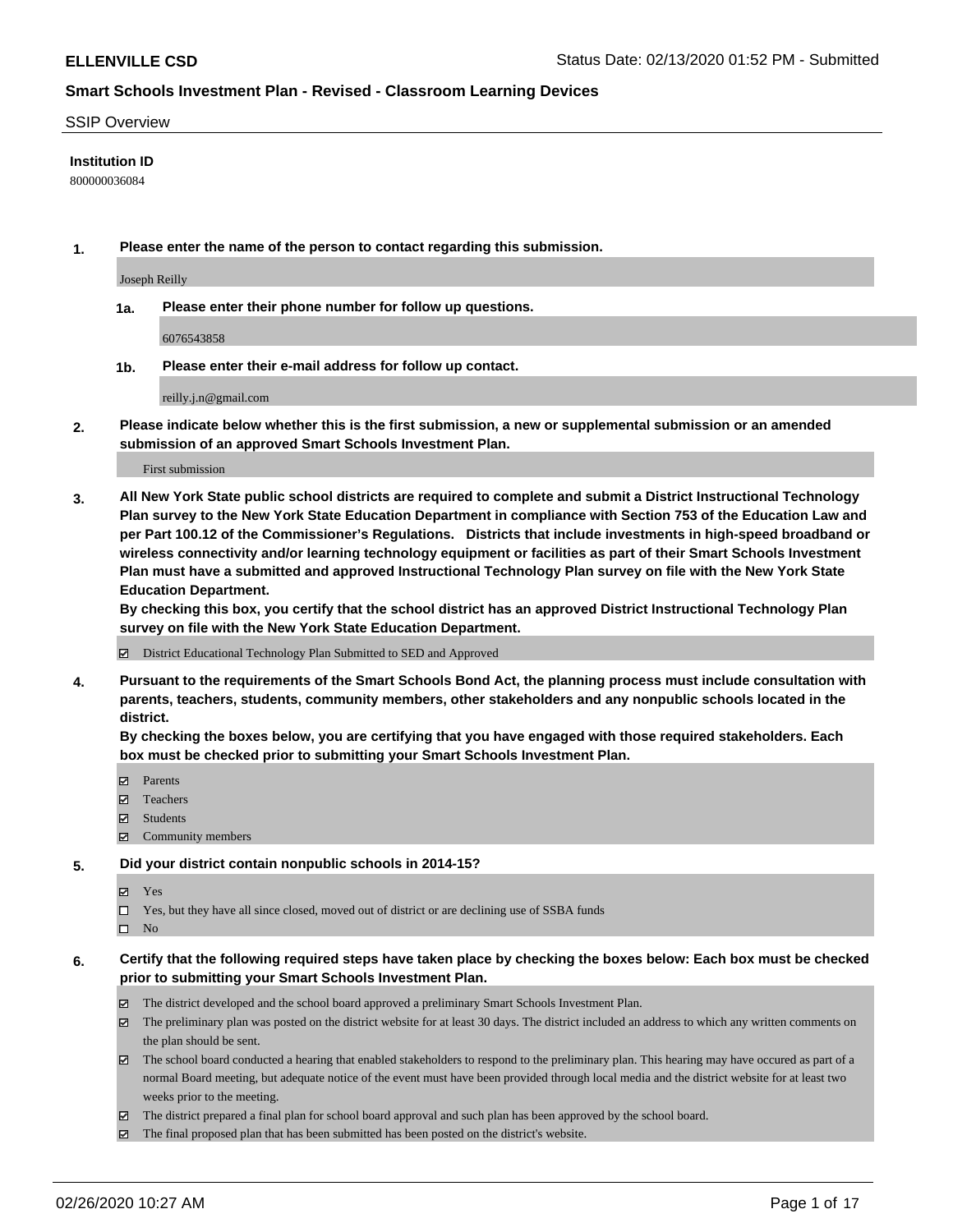SSIP Overview

**6a. Please upload the proposed Smart Schools Investment Plan (SSIP) that was posted on the district's website, along with any supporting materials. Note that this should be different than your recently submitted Educational Technology Survey. The Final SSIP, as approved by the School Board, should also be posted on the website and remain there during the course of the projects contained therein.**

Ellenville\_Smart\_Schools\_Plan.pdf

**6b. Enter the webpage address where the final Smart Schools Investment Plan is posted. The Plan should remain posted for the life of the included projects.**

http://ellenville.ss11.sharpschool.com/cms/one.aspx?portalId=54411&pageId=5643122

**7. Please enter an estimate of the total number of students and staff that will benefit from this Smart Schools Investment Plan based on the cumulative projects submitted to date.**

1,722

**8. An LEA/School District may partner with one or more other LEA/School Districts to form a consortium to pool Smart Schools Bond Act funds for a project that meets all other Smart School Bond Act requirements. Each school district participating in the consortium will need to file an approved Smart Schools Investment Plan for the project and submit a signed Memorandum of Understanding that sets forth the details of the consortium including the roles of each respective district.**

 $\Box$  The district plans to participate in a consortium to partner with other school district(s) to implement a Smart Schools project.

### **9. Please enter the name and 6-digit SED Code for each LEA/School District participating in the Consortium.**

| Partner LEA/District | <b>ISED BEDS Code</b> |
|----------------------|-----------------------|
| (No Response)        | (No Response)         |

## **10. Please upload a signed Memorandum of Understanding with all of the participating Consortium partners.**

(No Response)

**11. Your district's Smart Schools Bond Act Allocation is:**

\$1,763,723

#### **12. Final 2014-15 BEDS Enrollment to calculate Nonpublic Sharing Requirement**

|            | Public Enrollment | Nonpublic Enrollment | <b>Total Enrollment</b> | I Nonpublic Percentage |
|------------|-------------------|----------------------|-------------------------|------------------------|
| Enrollment | .672              | E O<br>ັບປ           | .725.00                 | 3.07                   |

**13. This table compares each category budget total, as entered in that category's page, to the total expenditures listed in the category's expenditure table. Any discrepancies between the two must be resolved before submission.**

|                                          | Sub-Allocations | <b>Expenditure Totals</b> | <b>Difference</b> |
|------------------------------------------|-----------------|---------------------------|-------------------|
| <b>School Connectivity</b>               | 63,700.00       | 63,700.00                 | 0.00              |
| Connectivity Projects for<br>Communities | 0.00            | 0.00                      | 0.00              |
| Classroom Technology                     | 758,194.00      | 758,194.00                | 0.00              |
| Pre-Kindergarten Classrooms              | 0.00            | 0.00                      | 0.00              |
| Replace Transportable<br>Classrooms      | 0.00            | 0.00                      | 0.00              |
| <b>High-Tech Security Features</b>       | 238,197.00      | 238,197.00                | 0.00              |
| Nonpublic Loan                           | 13,250.00       | 13.250.00                 | 0.00              |
| Totals:                                  |                 |                           |                   |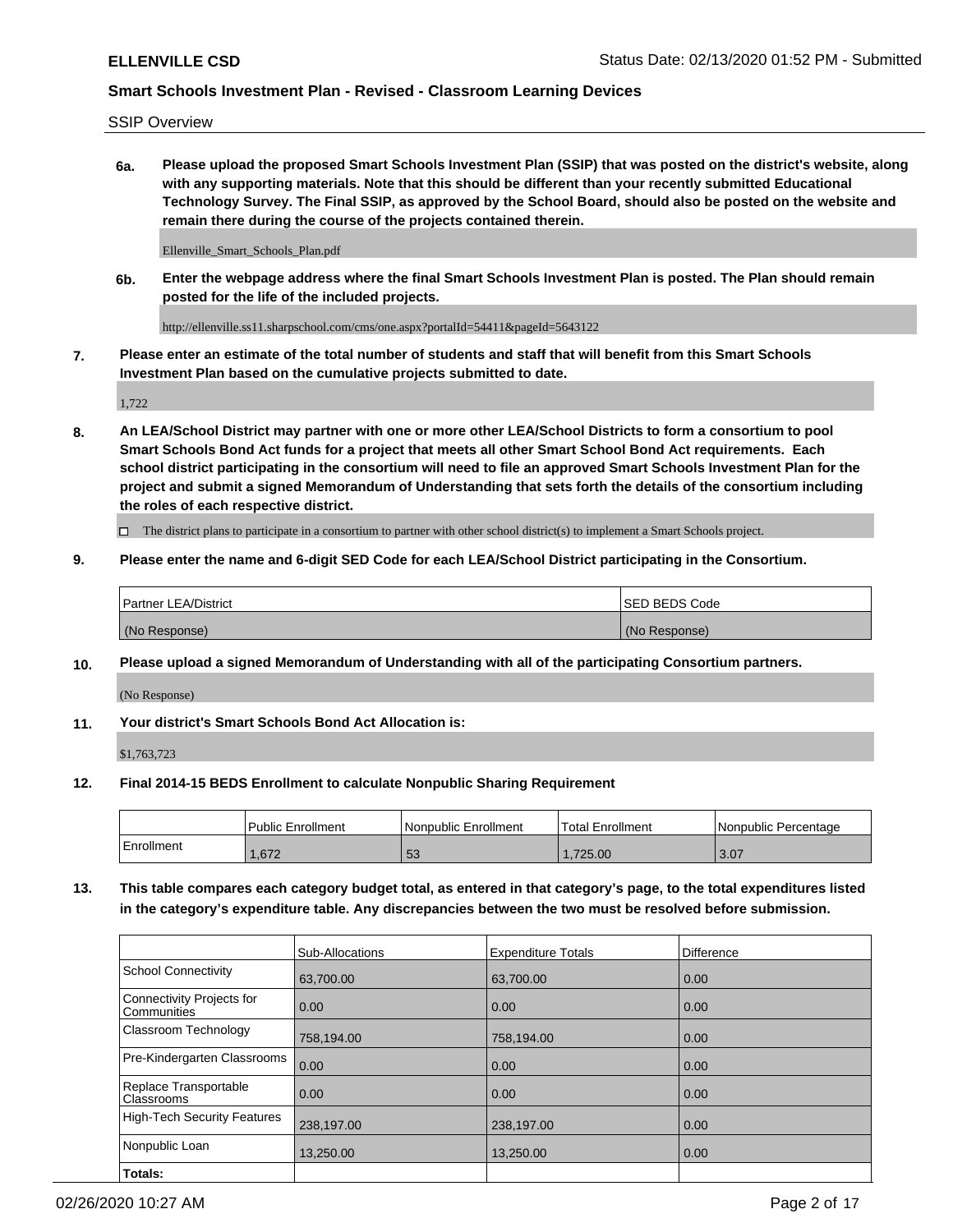SSIP Overview

| l Sub-Allocations | <b>Expenditure Totals</b> | Difference |
|-------------------|---------------------------|------------|
| 1.073.341         | 1,073,341                 | 0          |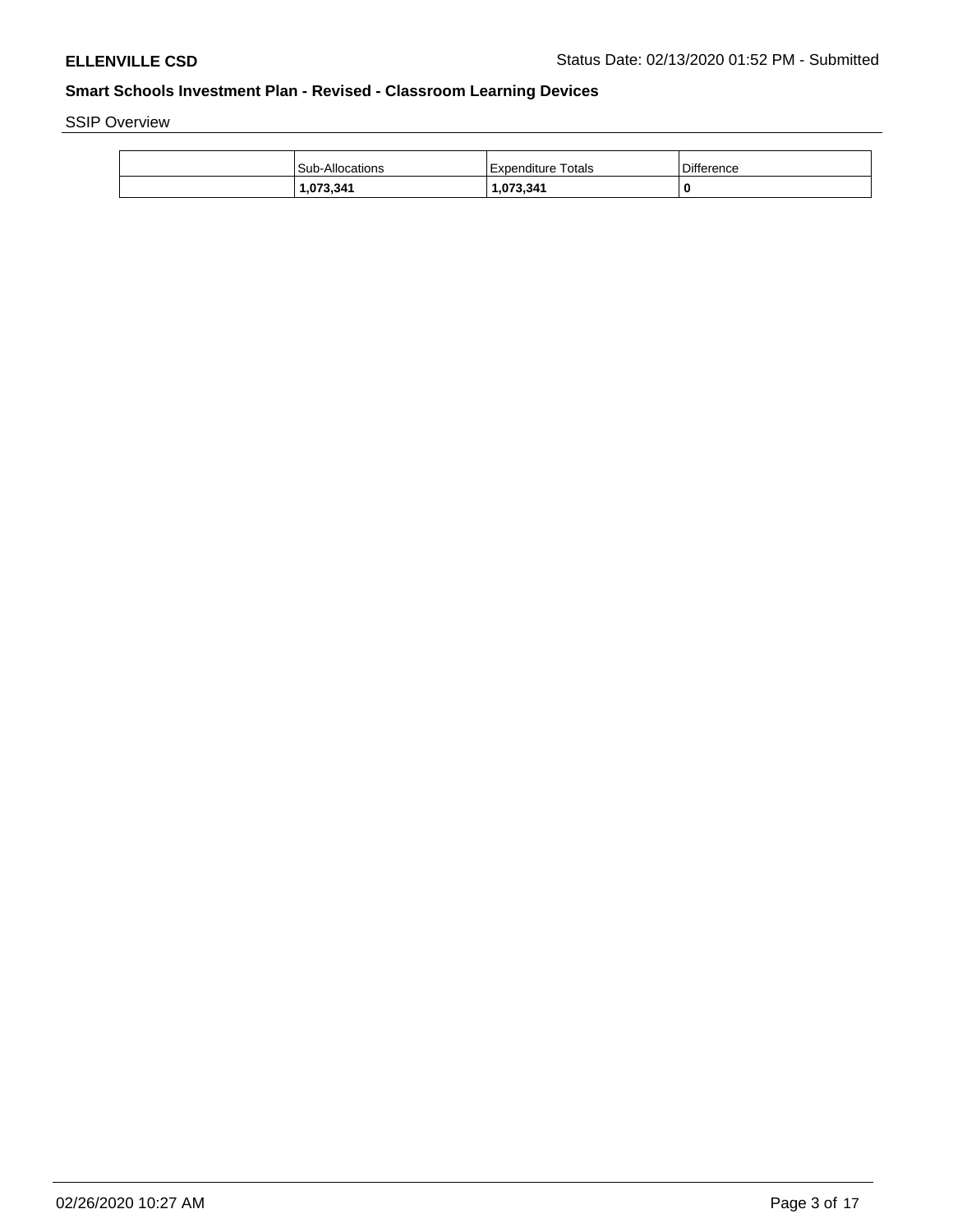School Connectivity

- **1. In order for students and faculty to receive the maximum benefit from the technology made available under the Smart Schools Bond Act, their school buildings must possess sufficient connectivity infrastructure to ensure that devices can be used during the school day. Smart Schools Investment Plans must demonstrate that:**
	- **• sufficient infrastructure that meets the Federal Communications Commission's 100 Mbps per 1,000 students standard currently exists in the buildings where new devices will be deployed, or**
	- **• is a planned use of a portion of Smart Schools Bond Act funds, or**
	- **• is under development through another funding source.**

**Smart Schools Bond Act funds used for technology infrastructure or classroom technology investments must increase the number of school buildings that meet or exceed the minimum speed standard of 100 Mbps per 1,000 students and staff within 12 months. This standard may be met on either a contracted 24/7 firm service or a "burstable" capability. If the standard is met under the burstable criteria, it must be:**

**1. Specifically codified in a service contract with a provider, and**

**2. Guaranteed to be available to all students and devices as needed, particularly during periods of high demand, such as computer-based testing (CBT) periods.**

**Please describe how your district already meets or is planning to meet this standard within 12 months of plan submission.**

Ellenville subscribes to internet broadband services through the Mid Hudson RIC. They currently exceed this standard.

**1a. If a district believes that it will be impossible to meet this standard within 12 months, it may apply for a waiver of this requirement, as described on the Smart Schools website. The waiver must be filed and approved by SED prior to submitting this survey.**

 $\Box$  By checking this box, you are certifying that the school district has an approved waiver of this requirement on file with the New York State Education Department.

**2. Connectivity Speed Calculator (Required). If the district currently meets the required speed, enter "Currently Met" in the last box: Expected Date When Required Speed Will be Met.**

|                         | l Number of<br>Students | Required Speed<br>l in Mbps | Current Speed in<br><b>Mbps</b> | Expected Speed<br>to be Attained | <b>Expected Date</b><br>When Required |
|-------------------------|-------------------------|-----------------------------|---------------------------------|----------------------------------|---------------------------------------|
|                         |                         |                             |                                 |                                  | Within 12 Months Speed Will be Met    |
| <b>Calculated Speed</b> | 1.722                   | 172.20                      | 1000                            | 1000                             | <b>Currently Met</b>                  |

## **3. Describe how you intend to use Smart Schools Bond Act funds for high-speed broadband and/or wireless connectivity projects in school buildings.**

Ellenville Central Schools has a robust network infrastructure with a saturating wifi system. The broadband connectivity with the WWW is strong enough to meet today's standards and future demands of an expanding instructional technology programing.

The district has proposed purchasing interactive whiteboards for all classrooms to support the growing instructional technology. This application asks for funding for the installation of those boards.

**4. Describe the linkage between the district's District Instructional Technology Plan and how the proposed projects will improve teaching and learning. (There should be a link between your response to this question and your responses to Question 1 in Section IV - NYSED Initiatives Alignment: "Explain how the district use of instructional technology will serve as a part of a comprehensive and sustained effort to support rigorous academic standards attainment and performance improvement for students."** 

**Your answer should also align with your answers to the questions in Section II - Strategic Technology Planning and the associated Action Steps in Section III - Action Plan.)**

The instructional technology plan calls for a transition to a participatory instructional model. Students will learn through participation rather than just sitting and observing. The interactive whiteboards are a critical component. The instructor AND the students can can present, adapt, peer review, with the interactive white boards.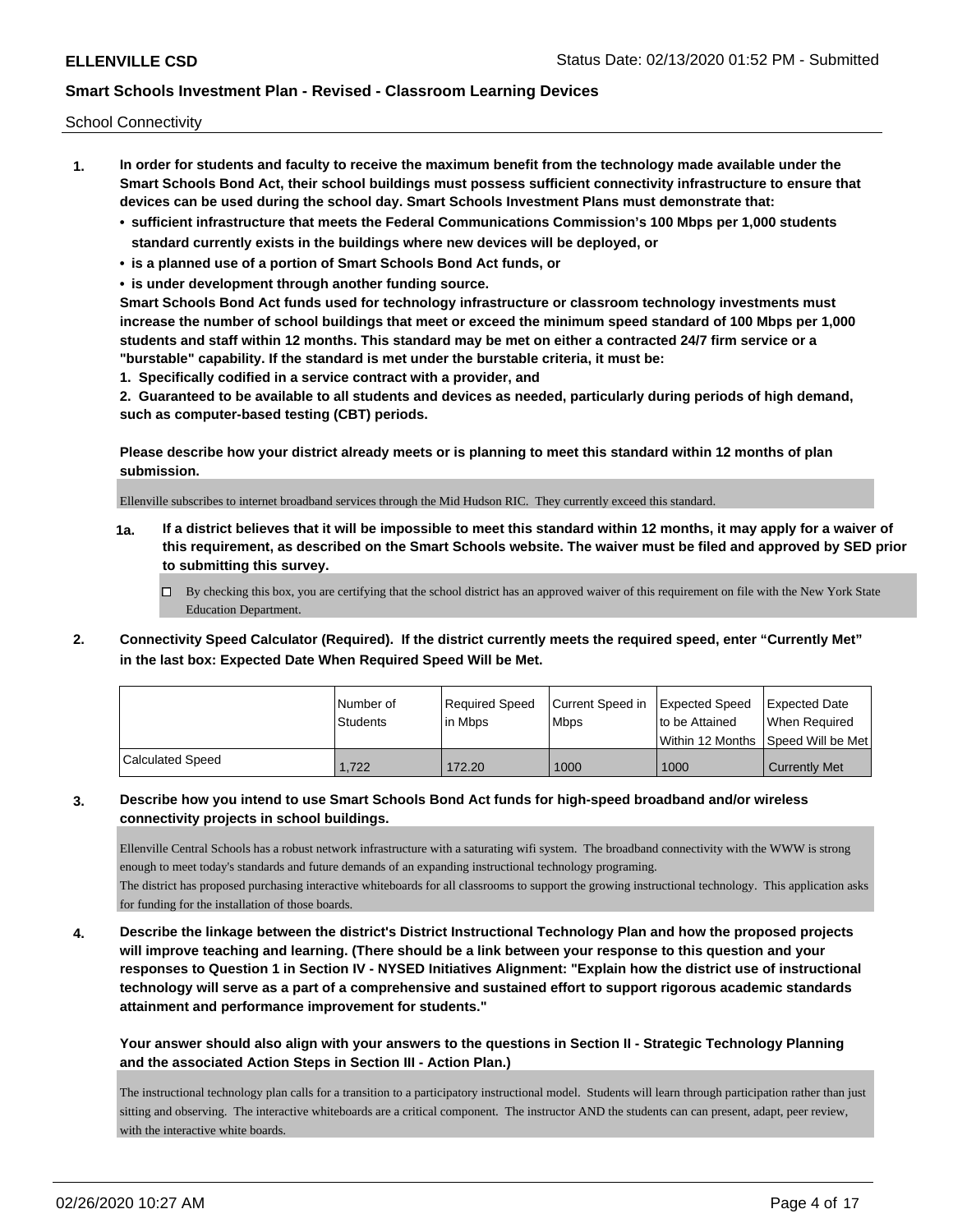School Connectivity

**5. If the district wishes to have students and staff access the Internet from wireless devices within the school building, or in close proximity to it, it must first ensure that it has a robust Wi-Fi network in place that has sufficient bandwidth to meet user demand.**

**Please describe how you have quantified this demand and how you plan to meet this demand.**

Each instructional space will be equipped with these interactive displays so that all instructors will have access to these tools no matter where they are assigned to work with students.

**6. Smart Schools plans with any expenditures in the School Connectivity category require a project number from the Office of Facilities Planning. Districts must submit an SSBA LOI and receive project numbers prior to submitting the SSIP. As indicated on the LOI, some projects may be eligible for a streamlined review and will not require a building permit.**

**Please indicate on a separate row each project number given to you by the Office of Facilities Planning.**

| <b>Project Number</b> |  |
|-----------------------|--|
| 62-20-02-06-7-999-BA1 |  |

**7. Certain high-tech security and connectivity infrastructure projects may be eligible for an expedited review process as determined by the Office of Facilities Planning.**

**Was your project deemed eligible for streamlined review?**

Yes

**7a. Districts that choose the Streamlined Review Process will be required to certify that they have reviewed all installations with their licensed architect or engineer of record and provide that person's name and license number. The licensed professional must review the products and proposed method of installation prior to implementation and review the work during and after completion in order to affirm that the work was codecompliant, if requested.**

I certify that I have reviewed all installations with a licensed architect or engineer of record.

**8. Include the name and license number of the architect or engineer of record.**

| 'Name              | License Number |
|--------------------|----------------|
| <b>Chris Colby</b> | 33581          |

## **9. Public Expenditures – Loanable (Counts toward the nonpublic loan calculation)**

| Select the allowable expenditure type.<br>Repeat to add another item under each type. | <b>PUBLIC</b> Items to be<br>l Purchased | Quantity         | Cost Per Item      | <b>Total Cost</b> |
|---------------------------------------------------------------------------------------|------------------------------------------|------------------|--------------------|-------------------|
| (No Response)                                                                         | (No Response)                            | (No<br>Response) | l (No<br>Response) | 0.00              |
|                                                                                       |                                          | л.               | 0.00               |                   |

## **10. Public Expenditures – Non-Loanable (Does not count toward nonpublic loan calculation)**

| Select the allowable expenditure<br>type.<br>Repeat to add another item under<br>each type. | <b>PUBLIC</b> Items to be purchased      | Quantity | Cost per Item | <b>Total Cost</b> |
|---------------------------------------------------------------------------------------------|------------------------------------------|----------|---------------|-------------------|
| <b>Other Costs</b>                                                                          | Installation of Interactive white boards | 98       | 650.00        | 63.700.00         |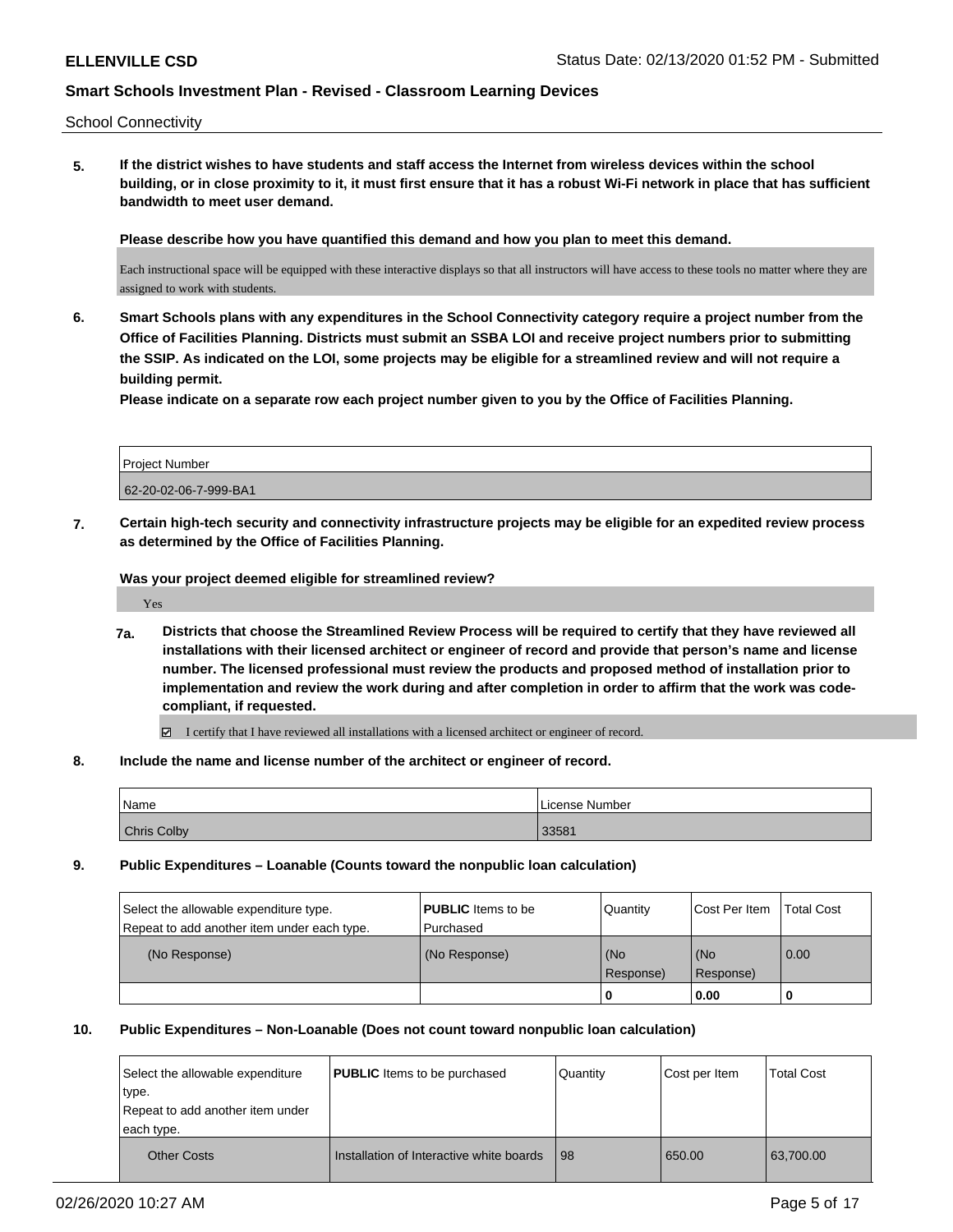School Connectivity

| Select the allowable expenditure | <b>PUBLIC</b> Items to be purchased | l Quantitv | Cost per Item | <b>Total Cost</b> |
|----------------------------------|-------------------------------------|------------|---------------|-------------------|
| type.                            |                                     |            |               |                   |
| Repeat to add another item under |                                     |            |               |                   |
| each type.                       |                                     |            |               |                   |
|                                  |                                     | 98         | 650.00        | 63,700            |

## **11. Final 2014-15 BEDS Enrollment to calculate Nonpublic Sharing Requirement (no changes allowed.)**

|            | Public Enrollment | Nonpublic Enrollment | <b>Total Enrollment</b> | Nonpublic Percentage |
|------------|-------------------|----------------------|-------------------------|----------------------|
| Enrollment | .672              | E O<br>ು             | .725.00                 | 3.07                 |

## **12. Total Public Budget - Loanable (Counts toward the nonpublic loan calculation)**

|                                               | Public Allocations | <b>Estimated Nonpublic Loan</b><br>Amount | <b>Estimated Total Sub-Allocations</b> |
|-----------------------------------------------|--------------------|-------------------------------------------|----------------------------------------|
| Network/Access Costs                          | (No Response)      | 0.00                                      | 0.00                                   |
| School Internal Connections and<br>Components | (No Response)      | 0.00                                      | 0.00                                   |
| Other                                         | (No Response)      | 0.00                                      | 0.00                                   |
| Totals:                                       | 0.00               | u                                         | 0                                      |

## **13. Total Public Budget – Non-Loanable (Does not count toward the nonpublic loan calculation)**

|                                            | Sub-<br>Allocation |
|--------------------------------------------|--------------------|
| Network/Access Costs                       | 0.00               |
| <b>Outside Plant Costs</b>                 | 0.00               |
| School Internal Connections and Components | 0.00               |
| Professional Services                      | 0.00               |
| Testing                                    | 0.00               |
| <b>Other Upfront Costs</b>                 | 0.00               |
| <b>Other Costs</b>                         | 63,700.00          |
| Totals:                                    | 63,700.00          |

## **14. School Connectivity Totals**

|                          | Total Sub-Allocations |
|--------------------------|-----------------------|
| Total Loanable Items     | 0.00                  |
| Total Non-Ioanable Items | 63,700.00             |
| Totals:                  | 63,700                |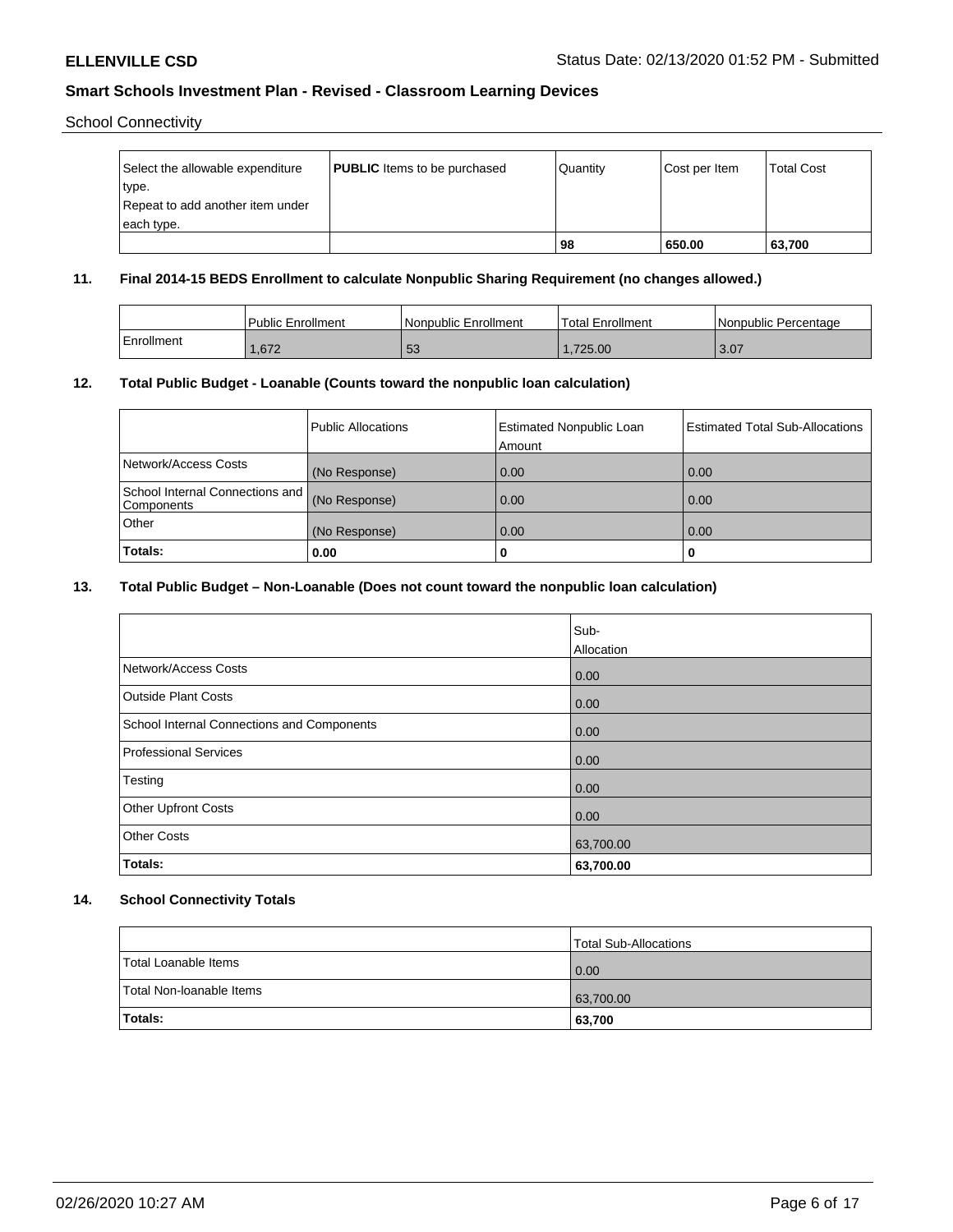Community Connectivity (Broadband and Wireless)

**1. Describe how you intend to use Smart Schools Bond Act funds for high-speed broadband and/or wireless connectivity projects in the community.**

(No Response)

**2. Please describe how the proposed project(s) will promote student achievement and increase student and/or staff access to the Internet in a manner that enhances student learning and/or instruction outside of the school day and/or school building.**

(No Response)

**3. Community connectivity projects must comply with all the necessary local building codes and regulations (building and related permits are not required prior to plan submission).**

 $\Box$  I certify that we will comply with all the necessary local building codes and regulations.

**4. Please describe the physical location of the proposed investment.**

(No Response)

**5. Please provide the initial list of partners participating in the Community Connectivity Broadband Project, along with their Federal Tax Identification (Employer Identification) number.**

| <b>Project Partners</b> | Federal ID#   |
|-------------------------|---------------|
| (No Response)           | (No Response) |

**6. Please detail the type, quantity, per unit cost and total cost of the eligible items under each sub-category.**

| Select the allowable expenditure | Item to be purchased | Quantity      | Cost per Item | <b>Total Cost</b> |
|----------------------------------|----------------------|---------------|---------------|-------------------|
| type.                            |                      |               |               |                   |
| Repeat to add another item under |                      |               |               |                   |
| each type.                       |                      |               |               |                   |
| (No Response)                    | (No Response)        | (No Response) | (No Response) | 0.00              |
|                                  |                      | o             | 0.00          |                   |

**7. If you are submitting an allocation for Community Connectivity, complete this table.**

**Note that the calculated Total at the bottom of the table must equal the Total allocation for this category that you entered in the SSIP Overview overall budget.**

|                                    | Sub-Allocation |
|------------------------------------|----------------|
| Network/Access Costs               | (No Response)  |
| Outside Plant Costs                | (No Response)  |
| <b>Tower Costs</b>                 | (No Response)  |
| <b>Customer Premises Equipment</b> | (No Response)  |
| <b>Professional Services</b>       | (No Response)  |
| Testing                            | (No Response)  |
| <b>Other Upfront Costs</b>         | (No Response)  |
| <b>Other Costs</b>                 | (No Response)  |
| Totals:                            | 0.00           |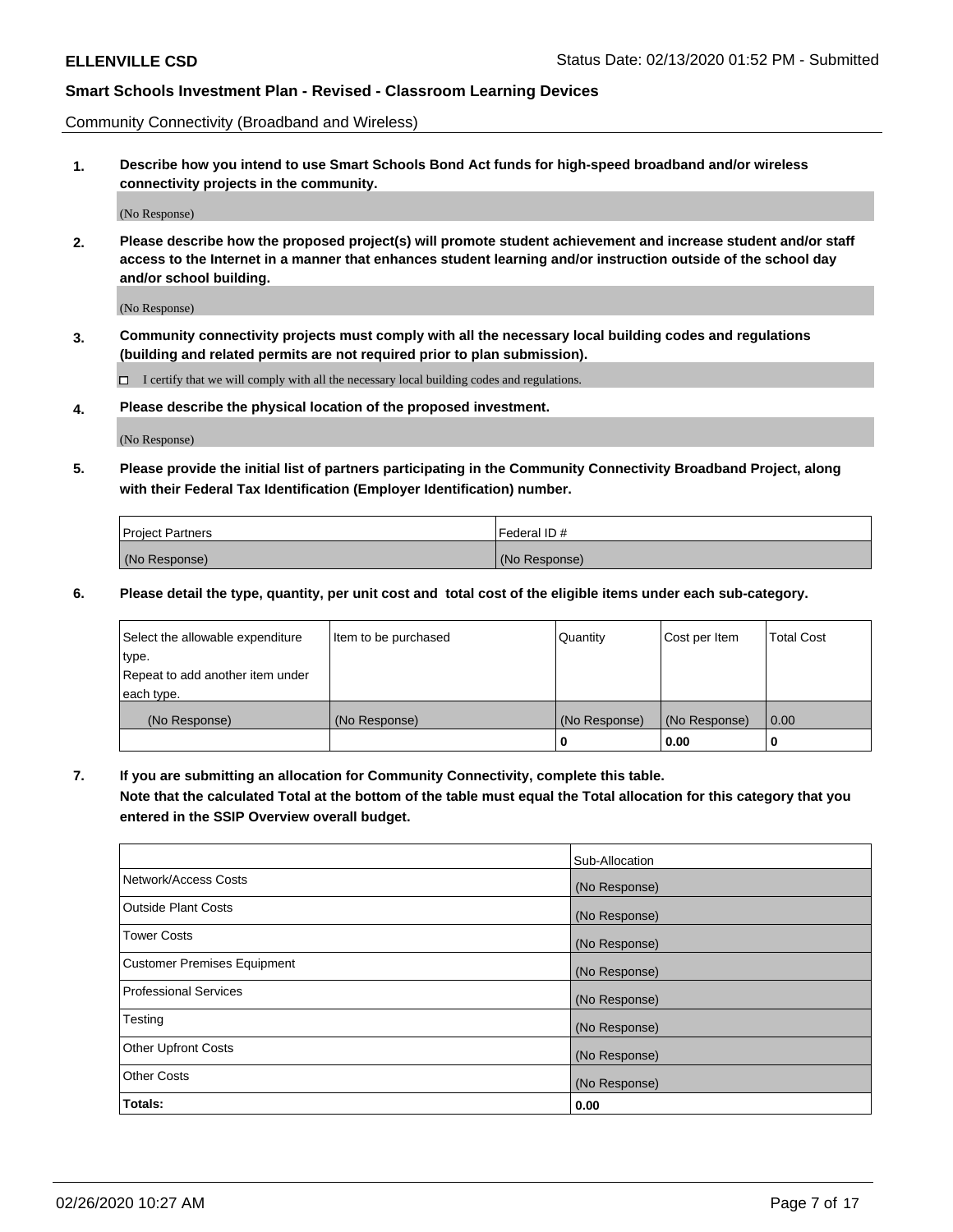## Classroom Learning Technology

**1. In order for students and faculty to receive the maximum benefit from the technology made available under the Smart Schools Bond Act, their school buildings must possess sufficient connectivity infrastructure to ensure that devices can be used during the school day. Smart Schools Investment Plans must demonstrate that sufficient infrastructure that meets the Federal Communications Commission's 100 Mbps per 1,000 students standard currently exists in the buildings where new devices will be deployed, or is a planned use of a portion of Smart Schools Bond Act funds, or is under development through another funding source. Smart Schools Bond Act funds used for technology infrastructure or classroom technology investments must increase the number of school buildings that meet or exceed the minimum speed standard of 100 Mbps per 1,000 students and staff within 12 months. This standard may be met on either a contracted 24/7 firm service or a "burstable" capability. If the standard is met under the burstable criteria, it must be:**

**1. Specifically codified in a service contract with a provider, and**

**2. Guaranteed to be available to all students and devices as needed, particularly during periods of high demand, such as computer-based testing (CBT) periods.**

**Please describe how your district already meets or is planning to meet this standard within 12 months of plan submission.**

Ellenville subscribes to broadband internet services through Orange Ulster BOCES and the Mid-Hudson Regional Information Center. They currently exceed this standard.

- **1a. If a district believes that it will be impossible to meet this standard within 12 months, it may apply for a waiver of this requirement, as described on the Smart Schools website. The waiver must be filed and approved by SED prior to submitting this survey.**
	- By checking this box, you are certifying that the school district has an approved waiver of this requirement on file with the New York State Education Department.
- **2. Connectivity Speed Calculator (Required). If the district currently meets the required speed, enter "Currently Met" in the last box: Expected Date When Required Speed Will be Met.**

|                         | l Number of<br><b>Students</b> | Required Speed<br>l in Mbps | Current Speed in<br>l Mbps | <b>Expected Speed</b><br>to be Attained | <b>Expected Date</b><br>When Required<br> Within 12 Months  Speed Will be Met |
|-------------------------|--------------------------------|-----------------------------|----------------------------|-----------------------------------------|-------------------------------------------------------------------------------|
| <b>Calculated Speed</b> | 1.722                          | 172.20                      | 1000                       | 1000                                    | <b>Currently Met</b>                                                          |

**3. If the district wishes to have students and staff access the Internet from wireless devices within the school building, or in close proximity to it, it must first ensure that it has a robust Wi-Fi network in place that has sufficient bandwidth to meet user demand.**

**Please describe how you have quantified this demand and how you plan to meet this demand.**

During the planning for the last Capitol project, Ellenville Central School district administration formed a planning committee to review their wireless capacity and make provisions for it.

The district formed this committee including district building administration, the technology administrator, the district architect, and planning specialists from the Mid-Hudson Regional Information Center. This committee identified every instructional and public space in the district and detailed the number of students that might be assigned to each area. Once they had completed those calculations, they determined how much wireless capacity could be required in each space. As a component to that capitol project, these areas were equipped with new wireless access points to support instructional goals.

**4. All New York State public school districts are required to complete and submit an Instructional Technology Plan survey to the New York State Education Department in compliance with Section 753 of the Education Law and per Part 100.12 of the Commissioner's Regulations.**

**Districts that include educational technology purchases as part of their Smart Schools Investment Plan must have a submitted and approved Instructional Technology Plan survey on file with the New York State Education Department.**

By checking this box, you are certifying that the school district has an approved Instructional Technology Plan survey on file with the New York State Education Department.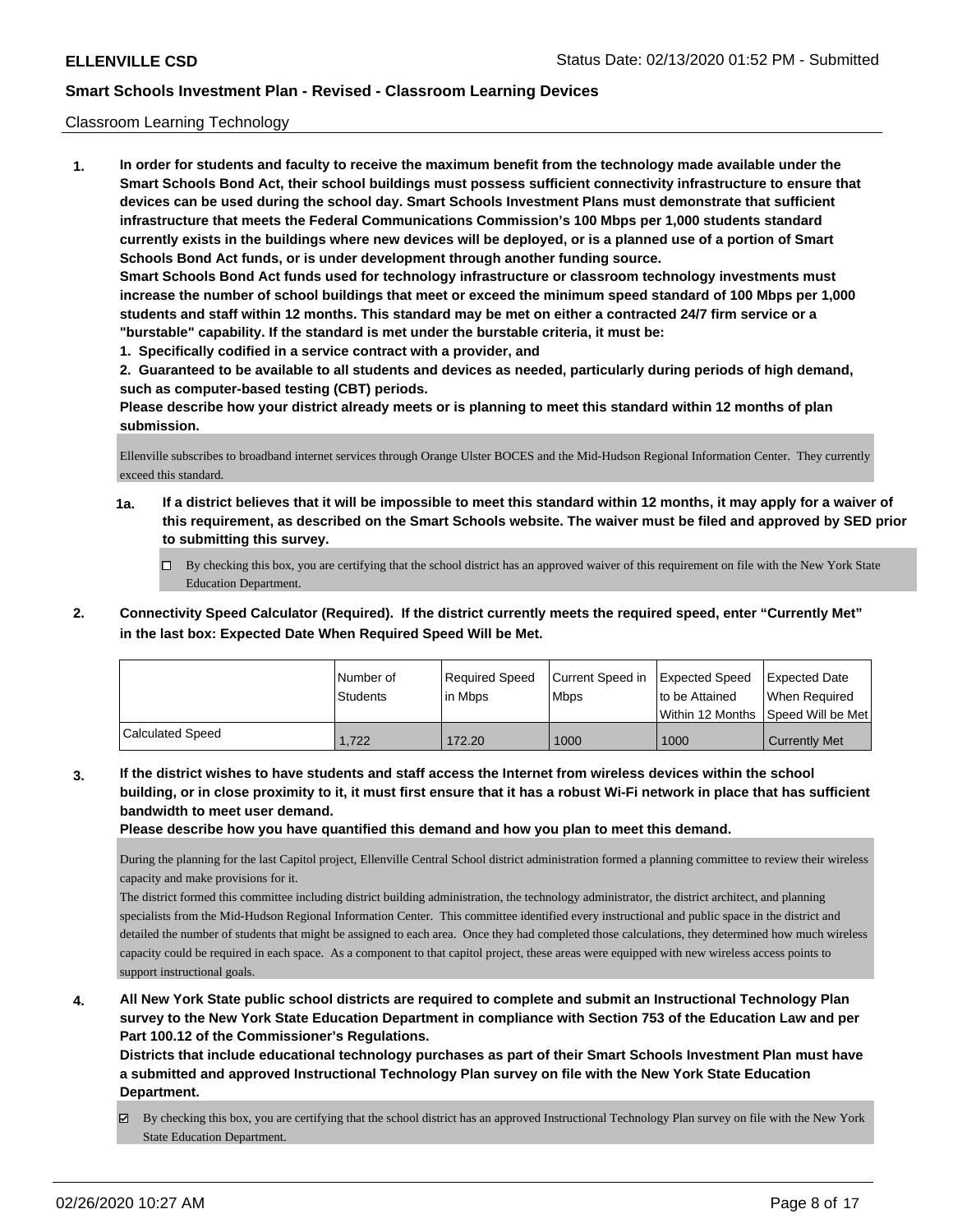## Classroom Learning Technology

**5. Describe the devices you intend to purchase and their compatibility with existing or planned platforms or systems. Specifically address the adequacy of each facility's electrical, HVAC and other infrastructure necessary to install and support the operation of the planned technology.**

Ellenville wishes to purchase two types of classroom devices to support the expanded role of technology in their classrooms.

The first are new interactive display boards. The district currently has every classroom equipped with interactive white boards but they are beginning to fail as they reach end of life. Ellenville wishes to replace these and as they are replacements, they will not change any of the HVAC electrical or other infrastructure requirements.

The second purchase will be Chromebooks. These items only require a single 110 AC outlet to charge a group of 24 or 30. There will be no negative impact on the facilities.

#### **6. Describe how the proposed technology purchases will:**

- **> enhance differentiated instruction;**
- **> expand student learning inside and outside the classroom;**
- **> benefit students with disabilities and English language learners; and**
- **> contribute to the reduction of other learning gaps that have been identified within the district.**

**The expectation is that districts will place a priority on addressing the needs of students who struggle to succeed in a rigorous curriculum. Responses in this section should specifically address this concern and align with the district's Instructional Technology Plan (in particular Question 2 of E. Curriculum and Instruction: "Does the district's instructional technology plan address the needs of students with disabilities to ensure equitable access to instruction, materials and assessments?" and Question 3 of the same section: "Does the district's instructional technology plan address the provision of assistive technology specifically for students with disabilities to ensure access to and participation in the general curriculum?")**

**In addition, describe how the district ensures equitable access to instruction, materials and assessments and participation in the general curriculum for both SWD and English Language Learners/Multilingual Learners (ELL/MLL) students.**

The districts technology plan includes all students, including students with disabilities, students who struggle, and students with disabilities. When Ellenville uses the term one-to-one, they include all of these students. A one-to-one program allows students who struggle to meet rigorous requirements extended time. The device is assigned to them so they are not forced to surrender the device at the end of a 45 minute class. They can continue to work, or take advantage of the device in study halls or other non-assigned periods.

Students with disabilities can take advantage of the extended time that a personal device will offer them. They can also take advantage of the interactive displays and the touch screens on the Chromebooks. Many times a traditional keyboard discourages a student with disabilities, but the interactive touch screens available to the students on both of these types of devices allows them to use the GIF's on the screen to navigate. Finally, they can take advantage of the use of the Google classroom to email with their peers and instructors for real time assistance.

The interactive boards allow the teachers and the students to work in real time on "peer review" and collaboration. No longer will the students be forced to huddle around a small screen or grind up tons of paper to share their work. A document can be displayed on the large screen and simultaneously to all the Chromebooks in the classroom for review and comment.

Because Ellenville is a Google Classroom district, the translation tool included with the software on these devices will be a huge asset to the ELL students. For example, traditionally an ELL student required a tutor or aid to help translate from English to their native language. With Google Classroom, a teacher at the Interactive Whiteboard can click a single button and make an immediate translation from English to native language or from native language to English. No longer will a student have to wait for the assigned time with the translator to participate. They can do it immediately, and in real time.

**7. Where appropriate, describe how the proposed technology purchases will enhance ongoing communication with parents and other stakeholders and help the district facilitate technology-based regional partnerships, including distance learning and other efforts.**

The Chromebooks and the interactive boards don't make a direct impact on the ongoing communication with the parents and other stakeholders. The district does however host a robust parent portal as a component to their student management system. The parents and the teachers have a real time window into attendance, schedules, assignments, and academic performance of each student. The parents also have a direct email link to the teachers to establish a dialogue when it is appropriate.

The large interactive display boards make every classroom a distance learning room. When they are hooked to a Chromebook, the device can use the camera onboard and the condensor microphone to make distance learning available to all. No longer will teachers only be able to reach out after scheduling expensive distance learning classrooms with time restraints and conflicting schedules.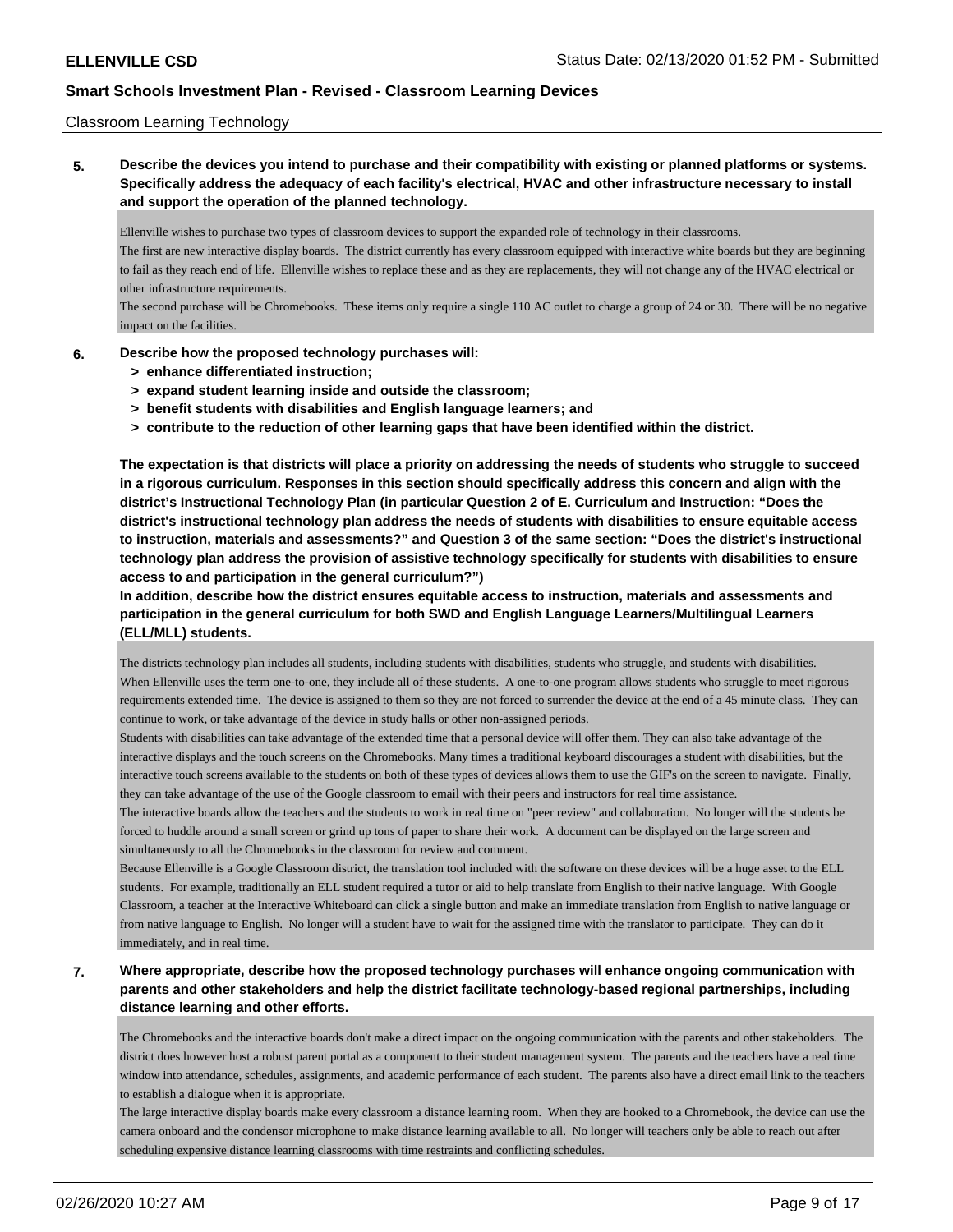#### Classroom Learning Technology

**8. Describe the district's plan to provide professional development to ensure that administrators, teachers and staff can employ the technology purchased to enhance instruction successfully.**

**Note: This response should be aligned and expanded upon in accordance with your district's response to Question 1 of F. Professional Development of your Instructional Technology Plan: "Please provide a summary of professional development offered to teachers and staff, for the time period covered by this plan, to support technology to enhance teaching and learning. Please include topics, audience and method of delivery within your summary."**

Ellenville Central supports a strong Professional Development program to support their expanding one-to-one initiative. During the Summer and Fall of 2018, staff members were offered and participated in several staff development opportunities provided by the district and the BOCES staff members.

The district will continue to work with Ulster BOCES to provide ongoing professional development and support to our instructional staff through our subscription to the Model Schools Co-Ser. Additional targeted instruction will take place during the summer to support new technology initiatives and assist teachers in the advancement of their skills and expansion of their level of understanding.

One area of development has been Google in the classroom. Teachers have participated in classes on Google Sheets, Google Docs, and Google Slides. Teachers have learned the skills for this software and the integration of those tools into the classroom instruction. The teachers have also learned instructional management through the use of Google Classroom. This allows collaboration and facilitates extended classroom learning and peer review.

**9. Districts must contact one of the SUNY/CUNY teacher preparation programs listed on the document on the left side of the page that supplies the largest number of the district's new teachers to request advice on innovative uses and best practices at the intersection of pedagogy and educational technology.**

 $\boxtimes$  By checking this box, you certify that you have contacted the SUNY/CUNY teacher preparation program that supplies the largest number of your new teachers to request advice on these issues.

#### **9a. Please enter the name of the SUNY or CUNY Institution that you contacted.**

#### SUNY New Paltz

**9b. Enter the primary Institution phone number.**

8452572800

**9c. Enter the name of the contact person with whom you consulted and/or will be collaborating with on innovative uses of technology and best practices.**

Dr. Michael Rosenberg

**10. To ensure the sustainability of technology purchases made with Smart Schools funds, districts must demonstrate a long-term plan to maintain and replace technology purchases supported by Smart Schools Bond Act funds. This sustainability plan shall demonstrate a district's capacity to support recurring costs of use that are ineligible for Smart Schools Bond Act funding such as device maintenance, technical support, Internet and wireless fees, maintenance of hotspots, staff professional development, building maintenance and the replacement of incidental items. Further, such a sustainability plan shall include a long-term plan for the replacement of purchased devices and equipment at the end of their useful life with other funding sources.**

 $\boxtimes$  By checking this box, you certify that the district has a sustainability plan as described above.

**11. Districts must ensure that devices purchased with Smart Schools Bond funds will be distributed, prepared for use, maintained and supported appropriately. Districts must maintain detailed device inventories in accordance with generally accepted accounting principles.**

By checking this box, you certify that the district has a distribution and inventory management plan and system in place.

**12. Please detail the type, quantity, per unit cost and total cost of the eligible items under each sub-category.**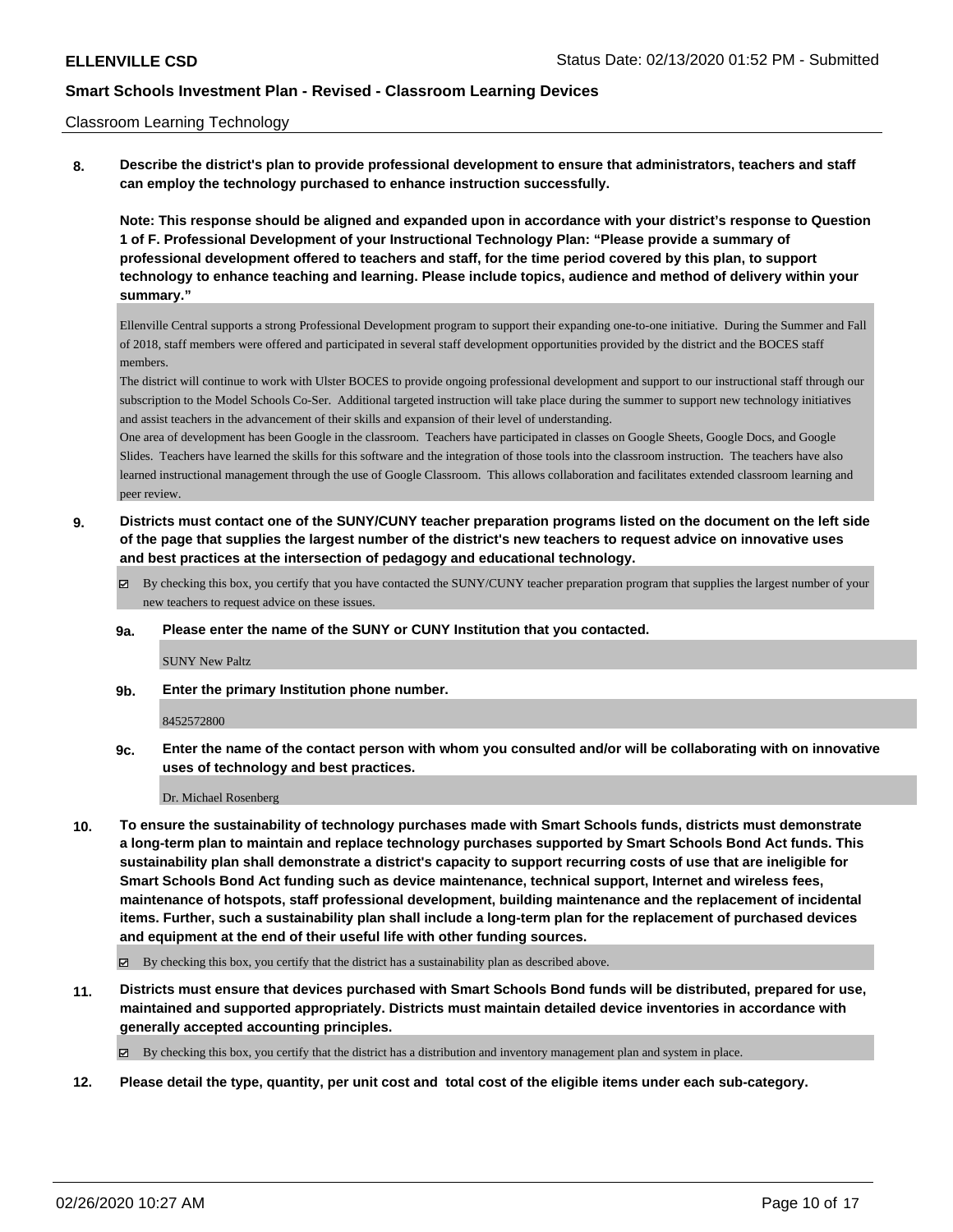Classroom Learning Technology

| Select the allowable expenditure | Item to be Purchased                  | Quantity | Cost per Item | <b>Total Cost</b> |
|----------------------------------|---------------------------------------|----------|---------------|-------------------|
| type.                            |                                       |          |               |                   |
| Repeat to add another item under |                                       |          |               |                   |
| each type.                       |                                       |          |               |                   |
| <b>Laptop Computers</b>          | HP Chromebook X360                    | 270      | 440.00        | 118,800.00        |
| <b>Other Costs</b>               | <b>8IN DISPLAYPORT MALE TO HDMI</b>   | 98       | 20.00         | 1,960.00          |
|                                  | <b>FEMALE ADAPTER CONVERTER -</b>     |          |               |                   |
|                                  | <b>BLACK</b>                          |          |               |                   |
|                                  |                                       |          |               |                   |
| Interactive Whiteboards          | Conen Motorized Height Adjustable     | 98       | 1.115.00      | 109,270.00        |
|                                  | Wall Mount-Rail Style Mount           |          |               |                   |
|                                  |                                       |          |               |                   |
| <b>Other Costs</b>               | 8' Clam style raceway, Office, White  | 98       | 16.00         | 1,568.00          |
| Interactive Whiteboards          | SMART Board 6075 interactive flat     | 98       | 4,899.00      | 480,102.00        |
|                                  | panel                                 |          |               |                   |
|                                  |                                       |          |               |                   |
| <b>Laptop Computers</b>          | HP Chromebook 11 EE                   | 125      | 350.00        | 43,750.00         |
| <b>Other Costs</b>               | 15ft Select High Speed HDMI Cable     | 98       | 28.00         | 2,744.00          |
|                                  | with Ethernet M/M - In-Wall CL2-Rated |          |               |                   |
|                                  |                                       |          |               |                   |
|                                  |                                       | 885      | 6,868.00      | 758,194           |

# **13. Final 2014-15 BEDS Enrollment to calculate Nonpublic Sharing Requirement (no changes allowed.)**

|            | Public Enrollment | Nonpublic Enrollment | <b>Total Enrollment</b> | Nonpublic<br>l Percentage |
|------------|-------------------|----------------------|-------------------------|---------------------------|
| Enrollment | .672              | 53                   | 1.725.00                | 3.07                      |

## **14. If you are submitting an allocation for Classroom Learning Technology complete this table.**

|                          | Public School Sub-Allocation | <b>Estimated Nonpublic Loan</b><br>Amount<br>(Based on Percentage Above) | Estimated Total Public and<br>Nonpublic Sub-Allocation |
|--------------------------|------------------------------|--------------------------------------------------------------------------|--------------------------------------------------------|
| Interactive Whiteboards  | 589,372.00                   | 10,299.71                                                                | 599,671.71                                             |
| <b>Computer Servers</b>  | 0.00                         | 0.00                                                                     | 0.00                                                   |
| <b>Desktop Computers</b> | 0.00                         | 0.00                                                                     | 0.00                                                   |
| <b>Laptop Computers</b>  | 162,550.00                   | 2,840.68                                                                 | 165,390.68                                             |
| <b>Tablet Computers</b>  | 0.00                         | 0.00                                                                     | 0.00                                                   |
| <b>Other Costs</b>       | 6,272.00                     | 109.61                                                                   | 6,381.61                                               |
| Totals:                  | 758,194.00                   | 13,250                                                                   | 771,444                                                |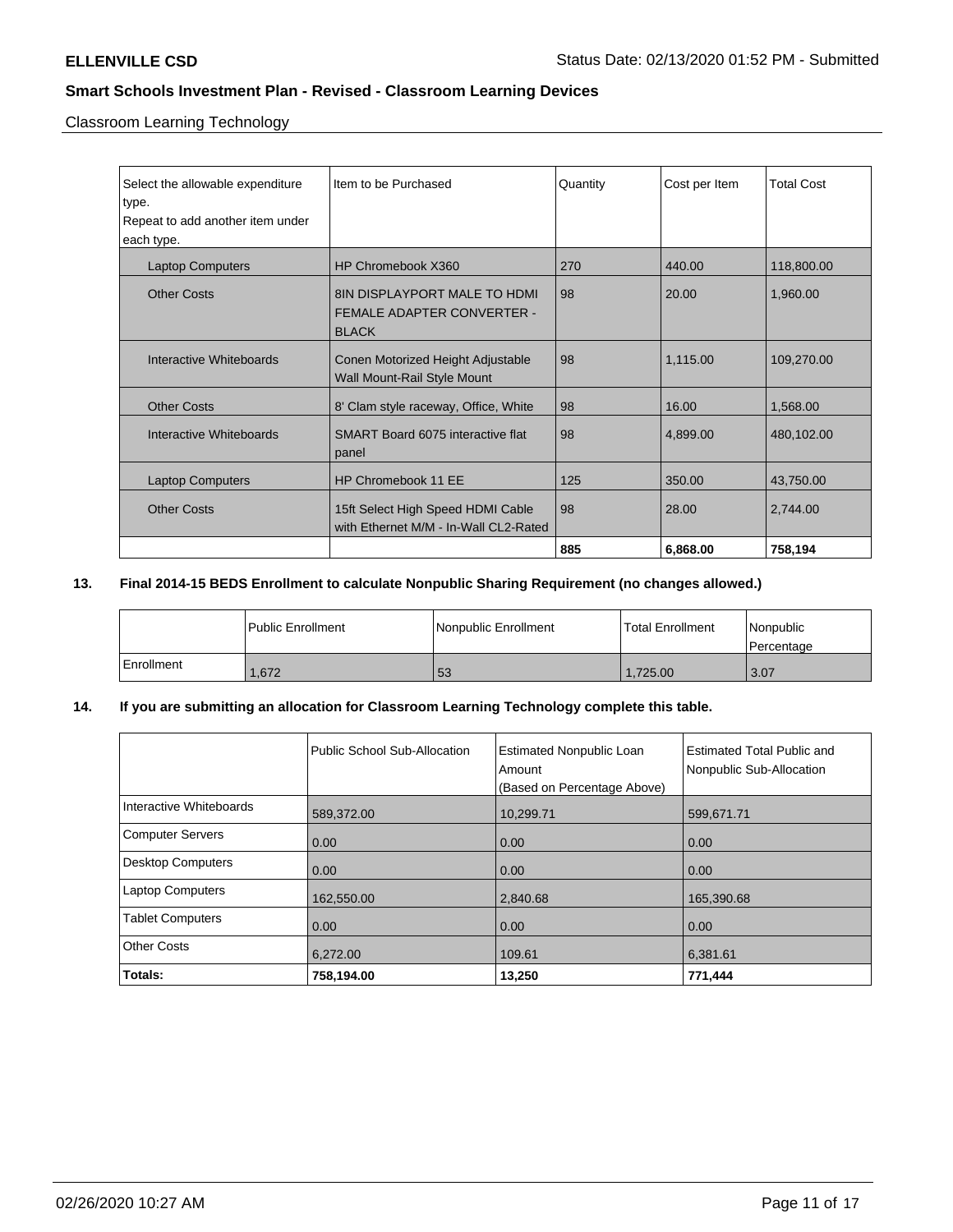### Pre-Kindergarten Classrooms

**1. Provide information regarding how and where the district is currently serving pre-kindergarten students and justify the need for additional space with enrollment projections over 3 years.**

(No Response)

- **2. Describe the district's plan to construct, enhance or modernize education facilities to accommodate prekindergarten programs. Such plans must include:**
	- **Specific descriptions of what the district intends to do to each space;**
	- **An affirmation that new pre-kindergarten classrooms will contain a minimum of 900 square feet per classroom;**
	- **The number of classrooms involved;**
	- **The approximate construction costs per classroom; and**
	- **Confirmation that the space is district-owned or has a long-term lease that exceeds the probable useful life of the improvements.**

(No Response)

**3. Smart Schools Bond Act funds may only be used for capital construction costs. Describe the type and amount of additional funds that will be required to support ineligible ongoing costs (e.g. instruction, supplies) associated with any additional pre-kindergarten classrooms that the district plans to add.**

(No Response)

**4. All plans and specifications for the erection, repair, enlargement or remodeling of school buildings in any public school district in the State must be reviewed and approved by the Commissioner. Districts that plan capital projects using their Smart Schools Bond Act funds will undergo a Preliminary Review Process by the Office of Facilities Planning.**

**Please indicate on a separate row each project number given to you by the Office of Facilities Planning.**

| Project Number |  |
|----------------|--|
| (No Response)  |  |
|                |  |

**5. Please detail the type, quantity, per unit cost and total cost of the eligible items under each sub-category.**

| Select the allowable expenditure | Item to be purchased | Quantity      | Cost per Item | <b>Total Cost</b> |
|----------------------------------|----------------------|---------------|---------------|-------------------|
| type.                            |                      |               |               |                   |
| Repeat to add another item under |                      |               |               |                   |
| each type.                       |                      |               |               |                   |
| (No Response)                    | (No Response)        | (No Response) | (No Response) | 0.00              |
|                                  |                      | υ             | 0.00          |                   |

**6. If you have made an allocation for Pre-Kindergarten Classrooms, complete this table. Note that the calculated Total at the bottom of the table must equal the Total allocation for this category that you entered in the SSIP Overview overall budget.**

|                                          | Sub-Allocation |
|------------------------------------------|----------------|
| Construct Pre-K Classrooms               | (No Response)  |
| Enhance/Modernize Educational Facilities | (No Response)  |
| <b>Other Costs</b>                       | (No Response)  |
| Totals:                                  | 0.00           |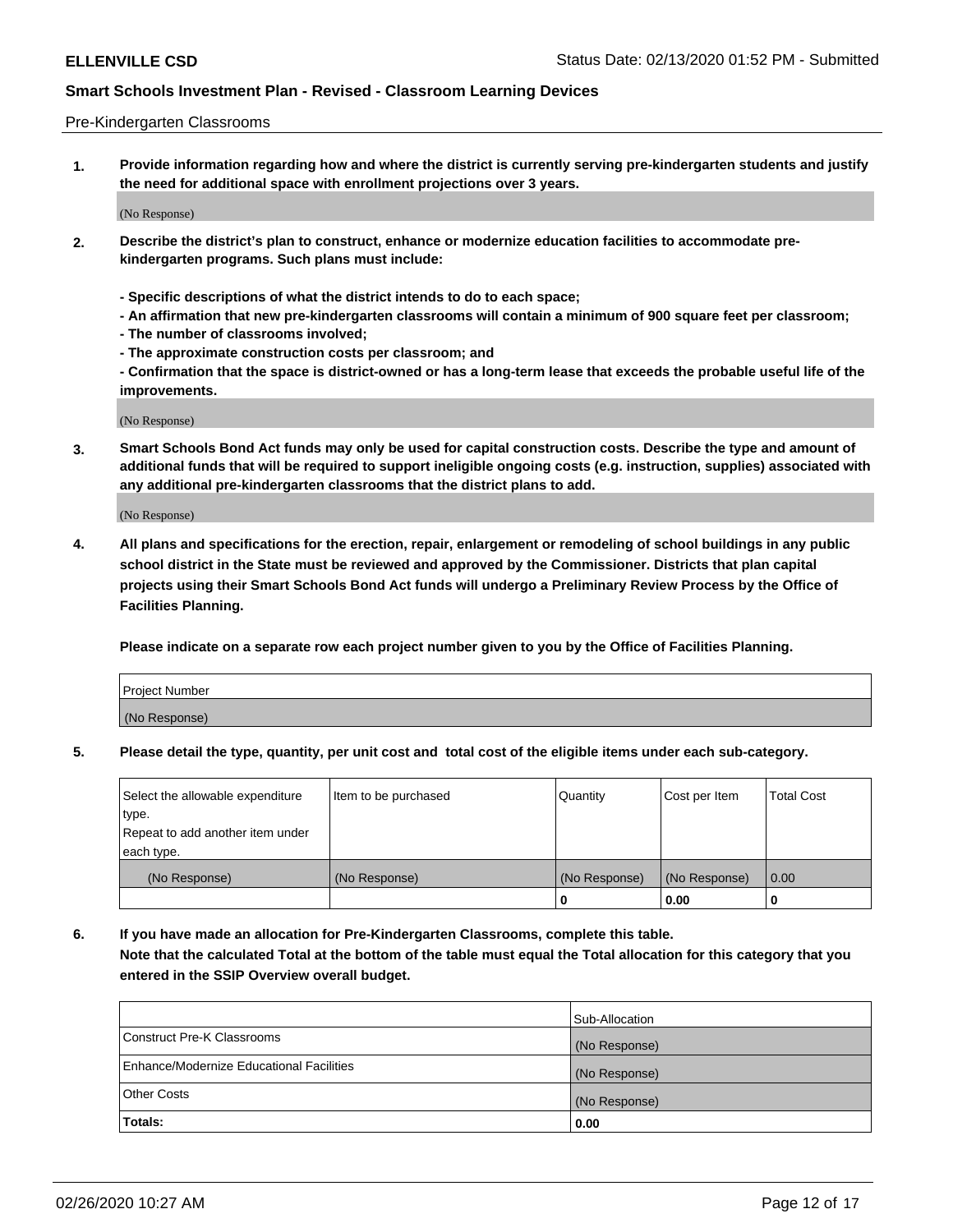Replace Transportable Classrooms

**1. Describe the district's plan to construct, enhance or modernize education facilities to provide high-quality instructional space by replacing transportable classrooms.**

(No Response)

**2. All plans and specifications for the erection, repair, enlargement or remodeling of school buildings in any public school district in the State must be reviewed and approved by the Commissioner. Districts that plan capital projects using their Smart Schools Bond Act funds will undergo a Preliminary Review Process by the Office of Facilities Planning.**

**Please indicate on a separate row each project number given to you by the Office of Facilities Planning.**

| Project Number |  |
|----------------|--|
|                |  |
|                |  |
|                |  |
| (No Response)  |  |
|                |  |
|                |  |

**3. For large projects that seek to blend Smart Schools Bond Act dollars with other funds, please note that Smart Schools Bond Act funds can be allocated on a pro rata basis depending on the number of new classrooms built that directly replace transportable classroom units.**

**If a district seeks to blend Smart Schools Bond Act dollars with other funds describe below what other funds are being used and what portion of the money will be Smart Schools Bond Act funds.**

(No Response)

**4. Please detail the type, quantity, per unit cost and total cost of the eligible items under each sub-category.**

| Select the allowable expenditure | Item to be purchased | Quantity      | Cost per Item | Total Cost |
|----------------------------------|----------------------|---------------|---------------|------------|
| ∣type.                           |                      |               |               |            |
| Repeat to add another item under |                      |               |               |            |
| each type.                       |                      |               |               |            |
| (No Response)                    | (No Response)        | (No Response) | (No Response) | 0.00       |
|                                  |                      | u             | 0.00          |            |

**5. If you have made an allocation for Replace Transportable Classrooms, complete this table. Note that the calculated Total at the bottom of the table must equal the Total allocation for this category that you entered in the SSIP Overview overall budget.**

|                                                | Sub-Allocation |
|------------------------------------------------|----------------|
| Construct New Instructional Space              | (No Response)  |
| Enhance/Modernize Existing Instructional Space | (No Response)  |
| Other Costs                                    | (No Response)  |
| Totals:                                        | 0.00           |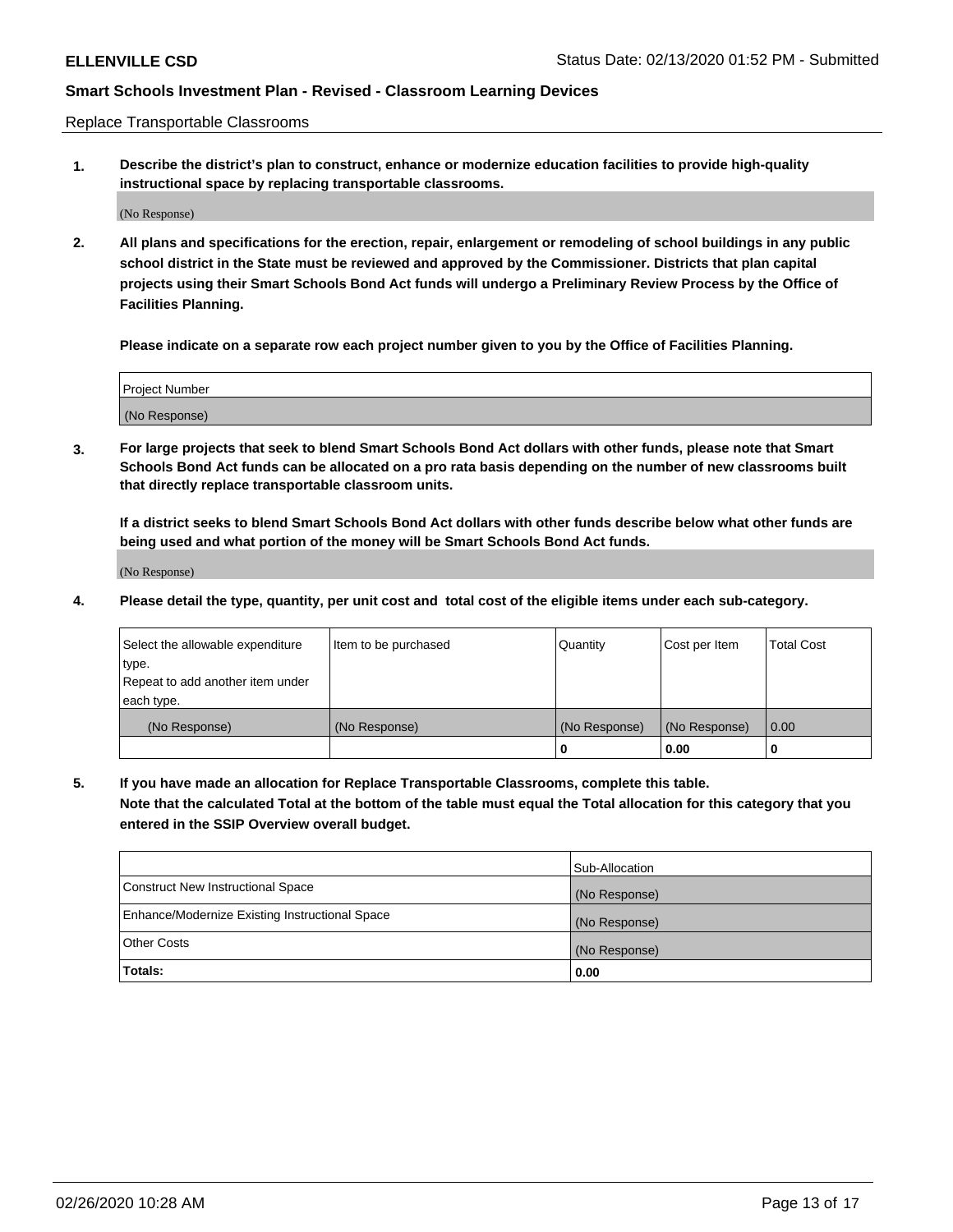## High-Tech Security Features

## **1. Describe how you intend to use Smart Schools Bond Act funds to install high-tech security features in school buildings and on school campuses.**

Ellenville Central works every day to insure the safety and security of our students. A student who believes they are in a safe and secure environment can focus on learning.

Two of the components of this plan are video security and classroom door locks.

The door locks are a serious concern. Currently, the classroom doors only lock from the outside. This is great when the teacher arrives in the morning or leaves at the end of the day. It becomes a major issue if there is an intruder in the building. The teacher is faced with a choice of locking the door and possibly exposing themselves to the intruder, or leaving the door unlocked allowing an unauthorized person to push into their classroom. The district wishes to purchase new lock cores that lock from both the outside or the inside.

The second component that the district would like to address is the video security component. Currently the video recording servers have limited capacity. The district wishes to purchase multiple video servers to allow them to record at all buildings. They want the ability to save all recording for more than thirty days and also have the capacity to arhive individual events for future reference.

**2. All plans and specifications for the erection, repair, enlargement or remodeling of school buildings in any public school district in the State must be reviewed and approved by the Commissioner. Smart Schools plans with any expenditures in the High-Tech Security category require a project number from the Office of Facilities Planning. Districts must submit an SSBA LOI and receive project numbers prior to submitting the SSIP. As indicated on the LOI, some projects may be eligible for a streamlined review and will not require a building permit. Please indicate on a separate row each project number given to you by the Office of Facilities Planning.**

#### Project Number

62-20-02-06-7-999-BA1

#### **3. Was your project deemed eligible for streamlined Review?**

- Yes  $\square$  No
- **3a. Districts with streamlined projects must certify that they have reviewed all installations with their licensed architect or engineer of record, and provide that person's name and license number. The licensed professional must review the products and proposed method of installation prior to implementation and review the work during and after completion in order to affirm that the work was code-compliant, if requested.**

By checking this box, you certify that the district has reviewed all installations with a licensed architect or engineer of record.

**4. Include the name and license number of the architect or engineer of record.**

| Name               | License Number |
|--------------------|----------------|
| <b>Chris Colby</b> | 33581          |

#### **5. Please detail the type, quantity, per unit cost and total cost of the eligible items under each sub-category.**

| Select the allowable expenditure<br>type. | Item to be purchased                                                                                                                        | Quantity       | Cost per Item | <b>Total Cost</b> |
|-------------------------------------------|---------------------------------------------------------------------------------------------------------------------------------------------|----------------|---------------|-------------------|
| Repeat to add another item under          |                                                                                                                                             |                |               |                   |
| each type.                                |                                                                                                                                             |                |               |                   |
| <b>Electronic Security System</b>         | Installation of Video Security Servers                                                                                                      |                | 1.422.00      | 1.422.00          |
| <b>Electronic Security System</b>         | Video Security Server Upgrade Dell<br>R530, Single Xeon Processor, 8 GB of<br>RAM, Quad 1 GB Ethernet Ports,<br>Windows 2012 Server R2 STD. | $\overline{2}$ | 10.609.00     | 21.218.00         |
| <b>Electronic Security System</b>         | Required first year Updates and                                                                                                             |                | 1,795.00      | 1,795.00          |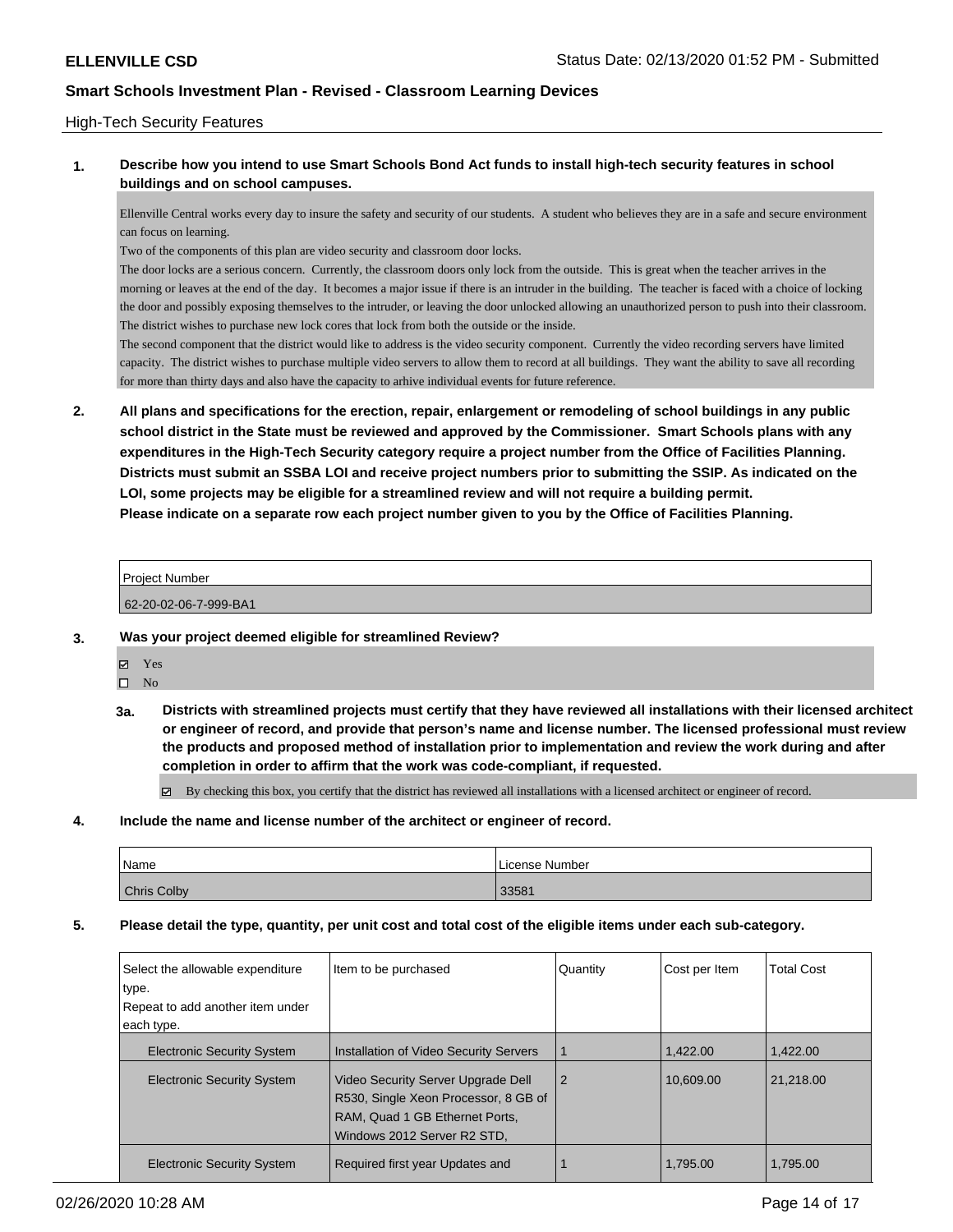## High-Tech Security Features

| Select the allowable expenditure<br>type.<br>Repeat to add another item under<br>each type. | Item to be purchased<br>Upgrades                                                                                                                             | Quantity       | Cost per Item      | <b>Total Cost</b>      |
|---------------------------------------------------------------------------------------------|--------------------------------------------------------------------------------------------------------------------------------------------------------------|----------------|--------------------|------------------------|
| <b>Electronic Security System</b>                                                           | New Video Server Dell R530, Single<br>Xeon Processor, 8 GB of RAM, Quad<br>1 GB Ethernet Ports, Windows 2012<br>Server R2 STD, Support for up to (8)<br>3.5  | 1              | 9,501.00           | 9,501.00               |
| Approved Door Hardening<br><b>Electronic Security System</b>                                | purchase of Double access door locks<br>Required first year warranty on servers<br>for Update and Upgrade at Installation                                    | 285<br>1       | 525.00<br>4,708.00 | 149,625.00<br>4,708.00 |
| Approved Door Hardening                                                                     | installation of Double access door lock<br>bolts                                                                                                             | 285            | 100.00             | 28,500.00              |
| <b>Electronic Security System</b>                                                           | Installation of Video Security Upgrade                                                                                                                       | 1              | 486.00             | 486.00                 |
| <b>Electronic Security System</b>                                                           | New Video Servers Dell R530, Single<br>Xeon Processor, 8 GB of RAM, Quad<br>1 GB Ethernet Ports, Windows 2012<br>Server R2 STD, Support for up to (8)<br>3.5 | $\overline{2}$ | 10,471.00          | 20,942.00              |
|                                                                                             |                                                                                                                                                              | 579            | 39,617.00          | 238,197                |

**6. If you have made an allocation for High-Tech Security Features, complete this table. Enter each Sub-category Public Allocation based on the the expenditures listed in Table #5.**

|                                                      | Sub-Allocation    |
|------------------------------------------------------|-------------------|
| Capital-Intensive Security Project (Standard Review) | 0.00              |
| Electronic Security System                           | 60,072.00         |
| <b>Entry Control System</b>                          | $\overline{0.00}$ |
| Approved Door Hardening Project                      | 178,125.00        |
| <b>Other Costs</b>                                   | $\overline{0.00}$ |
| Totals:                                              | 238,197.00        |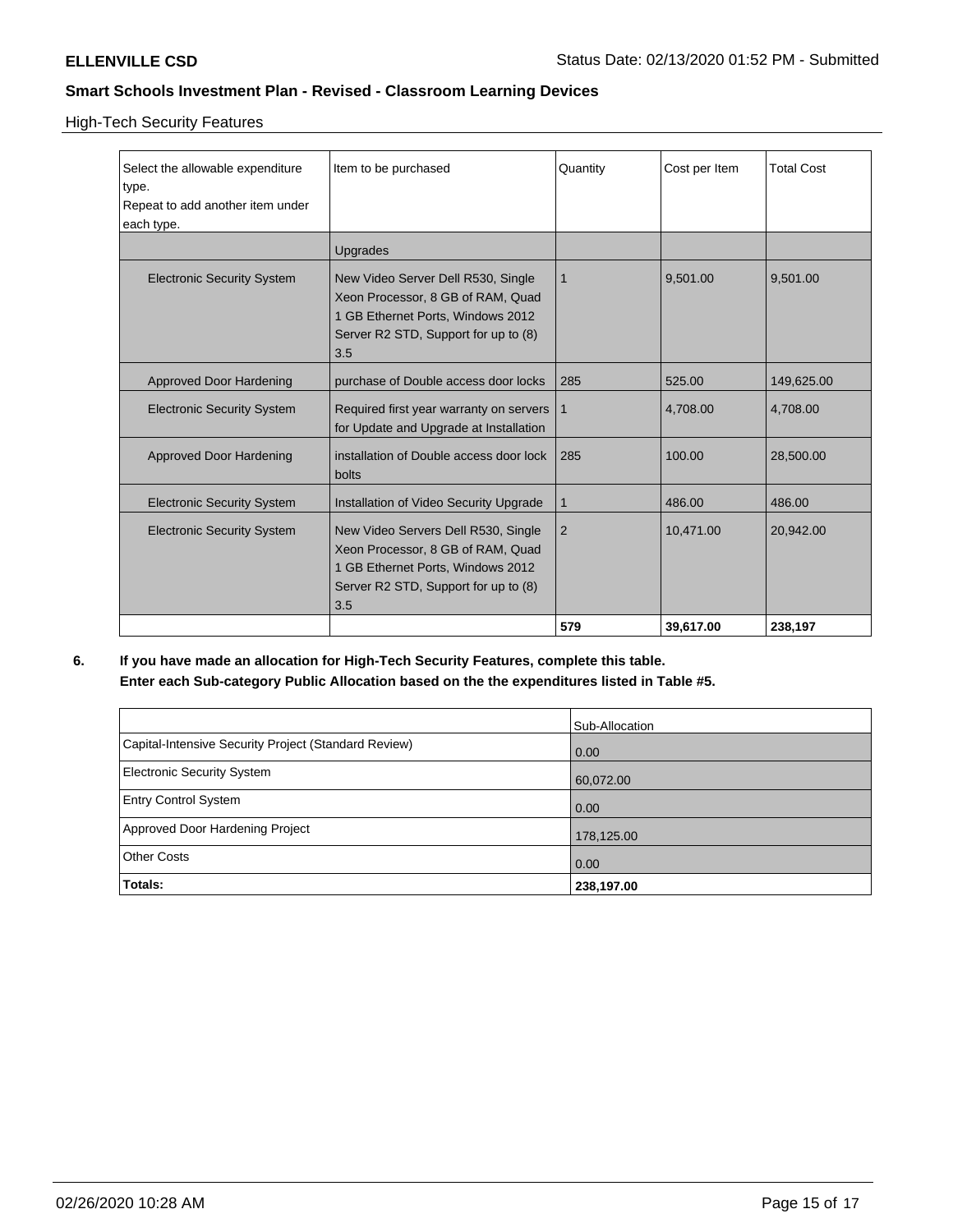Non-Public Schools

# **1. Describe your plan to utilize SSBA funds to purchase devices and loan to the nonpublic schools within your district. Please specify what devices have been requested by the nonpublic schools. If the nonpublic schools have not finalized requests, the district should provide the date nonpublic schools will submit the request by.**

The Non-Public partners of Ellenville Central School wish to have their students have access to the same intructional opportunities as their Public School partners. They propose to purchase Chromebooks for their students which will allow them to begin a one-to-one learning environment. These students will have access to the translation software from Google, the extended time of a personal device and the immediate link to their instructors and peers provided via Google classroom.

**2. A final Smart Schools Investment Plan cannot be approved until school authorities have adopted regulations specifying the date by which requests from nonpublic schools for the purchase and loan of Smart Schools Bond Act classroom technology must be received by the district.**

 $\boxtimes$  By checking this box, you certify that you have such a plan and associated regulations in place that have been made public.

**2a. Please enter the date each year nonpublic schools must request loanable items from the school district. This date cannot be earlier than June 1 of the previous school year.**

June 30

## **3. Final 2014-15 BEDS Enrollment to calculate Nonpublic Sharing Requirement (no changes allowed.)**

|            | Public Enrollment | l Nonpublic Enrollment | 'Total Enrollment | Nonpublic Percentage |
|------------|-------------------|------------------------|-------------------|----------------------|
| Enrollment | 1.672             | $\overline{r}$<br>აა   | .725.00           | 13.07                |

## **4. Nonpublic Loan Calculator**

|                                                                | Loanable          | Loanable   | Additional       | l Estimated | Previously | Cumulative | <b>Final Per</b> | <b>Final Total</b> |
|----------------------------------------------------------------|-------------------|------------|------------------|-------------|------------|------------|------------------|--------------------|
|                                                                | School            | Classroom  | Nonpublic        | l Per Pupil | Approved   | Per Pupil  | Pupil Loan       | Loan               |
|                                                                | l Connectivitv    | Technology | Loan             | Amount -    | Per Pupil  | Loan       | Amount -         | Amount -           |
|                                                                |                   |            | (Optional)       | This Plan   | Amount(s)  | Amount     | This Plan        | This Plan          |
| Required Nonpublic<br>l Loan.                                  | 0.00              | 771.444.00 |                  | 250.00      | 0.00       | 250.00     | 250.00           | 13.250.00          |
| <b>Final Adjusted Loan</b><br>- (If additional loan<br> funds) | $\overline{0.00}$ | 771.444.00 | (No<br>Response) | 250.00      | 0.00       | 250.00     | 250.00           | 13,250.00          |

## **5. Nonpublic Share**

|                                          | Final Per Pupil Amount | Final Nonpublic Loan Amount |
|------------------------------------------|------------------------|-----------------------------|
| Pending and Previously<br>Approved Plans | 0.00                   | 0.00                        |
| This Plan                                | 250.00                 | 13,250.00                   |
| Total                                    | 250.00                 | 13,250.00                   |

#### **6. Distribution of Nonpublic Loan Amount by School**

| Nonpublic School Name                                 | l 2018-19 K-12 Enrollment | Special Ed School? If Yes, not eligible |
|-------------------------------------------------------|---------------------------|-----------------------------------------|
| <b>CENTER FOR SPECTRUM SVCS-</b><br><b>ELLENVILLE</b> | 10                        | Yes                                     |
| I WAWARSING CHRISTIAN ACADEMY                         | 36                        | No.                                     |

**7. Please detail the type, quantity and per unit cost of the eligible items under each sub-category.**